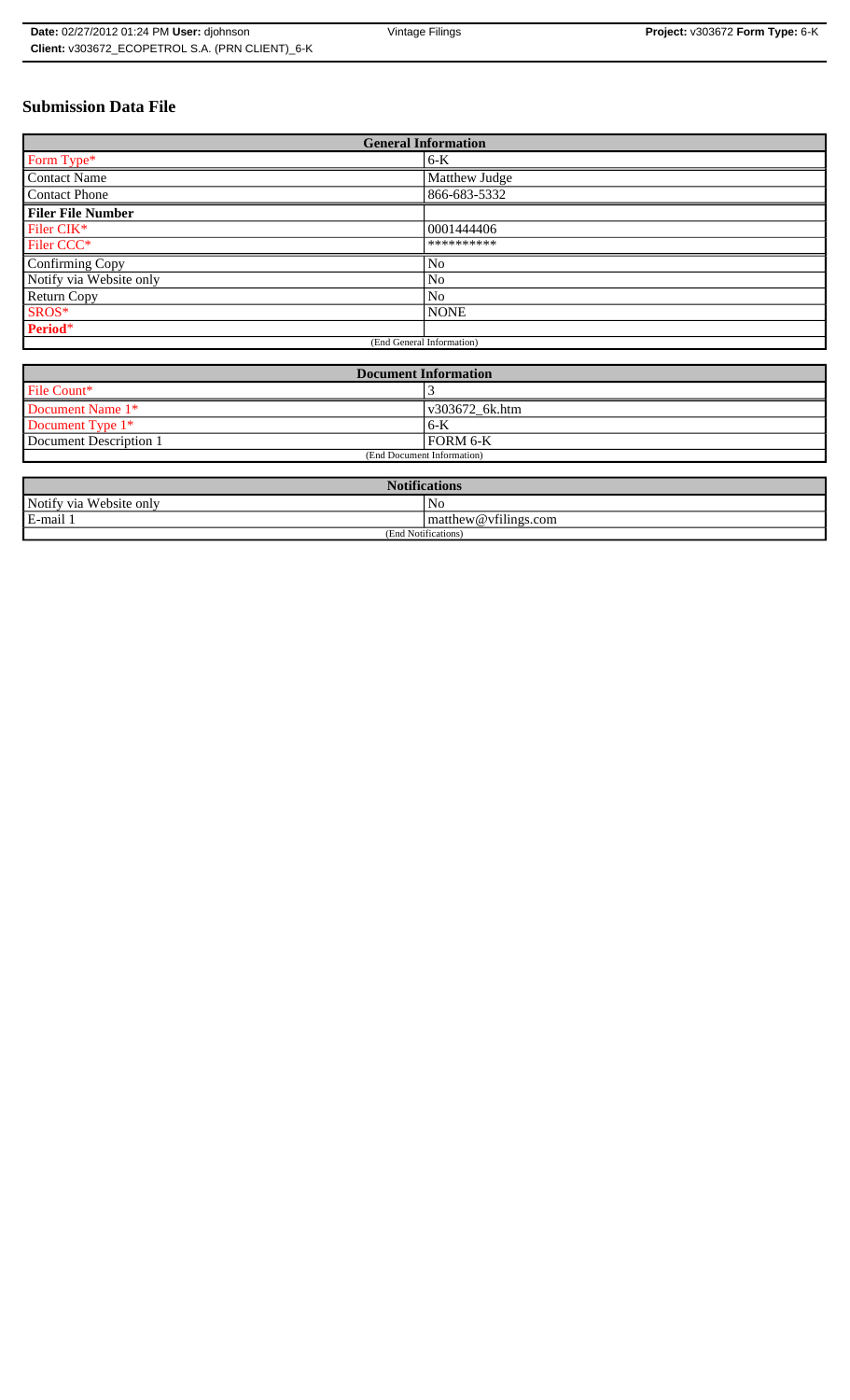#### **SECURITIES AND EXCHANGE COMMISSION Washington, D.C. 20549**  $\overline{a}$

#### **FORM 6-K REPORT OF FOREIGN PRIVATE ISSUER PURSUANT TO RULE 13a-16 OR 15d-16 OF THE SECURITIES EXCHANGE ACT OF 1934**

February 2012

 $\overline{a}$ 

 $\overline{a}$ 

 $\overline{a}$ 

Commission File Number: 333-153452

**ECOPETROL S.A.**

*(Exact name of registrant as specified in its Charter)*  $\overline{a}$ 

Carrera 7 No. 37 – 69 BOGOTA – COLOMBIA *(Address of registrant's principal executive offices)*

Indicate by check mark whether the registrant files or will file annual reports under cover Form 20-F or Form 40-F.

Form 20-F  $\boxtimes$  Form 40-F  $\Box$ 

Indicate by check mark if the registrant is submitting the Form 6-K in paper as permitted by Regulation S-T Rule 101(b)(1):

Yes □ No ⊠

Indicate by check mark if the registrant is submitting the Form 6-K in paper as permitted by Regulation S-T Rule 101(b)(7):

Yes □ No ⊠

Indicate by check mark whether by furnishing the information contained in this Form, the registrant is also thereby furnishing the information to the Commission pursuant to Rule 12g3-2(b) under the Securities Exchange Act of 1934.

Yes □ No ⊠

If "Yes" is marked, indicate below the file number assigned to the registrant in connection with Rule  $12g3-2(b)$ : 82- $N/A$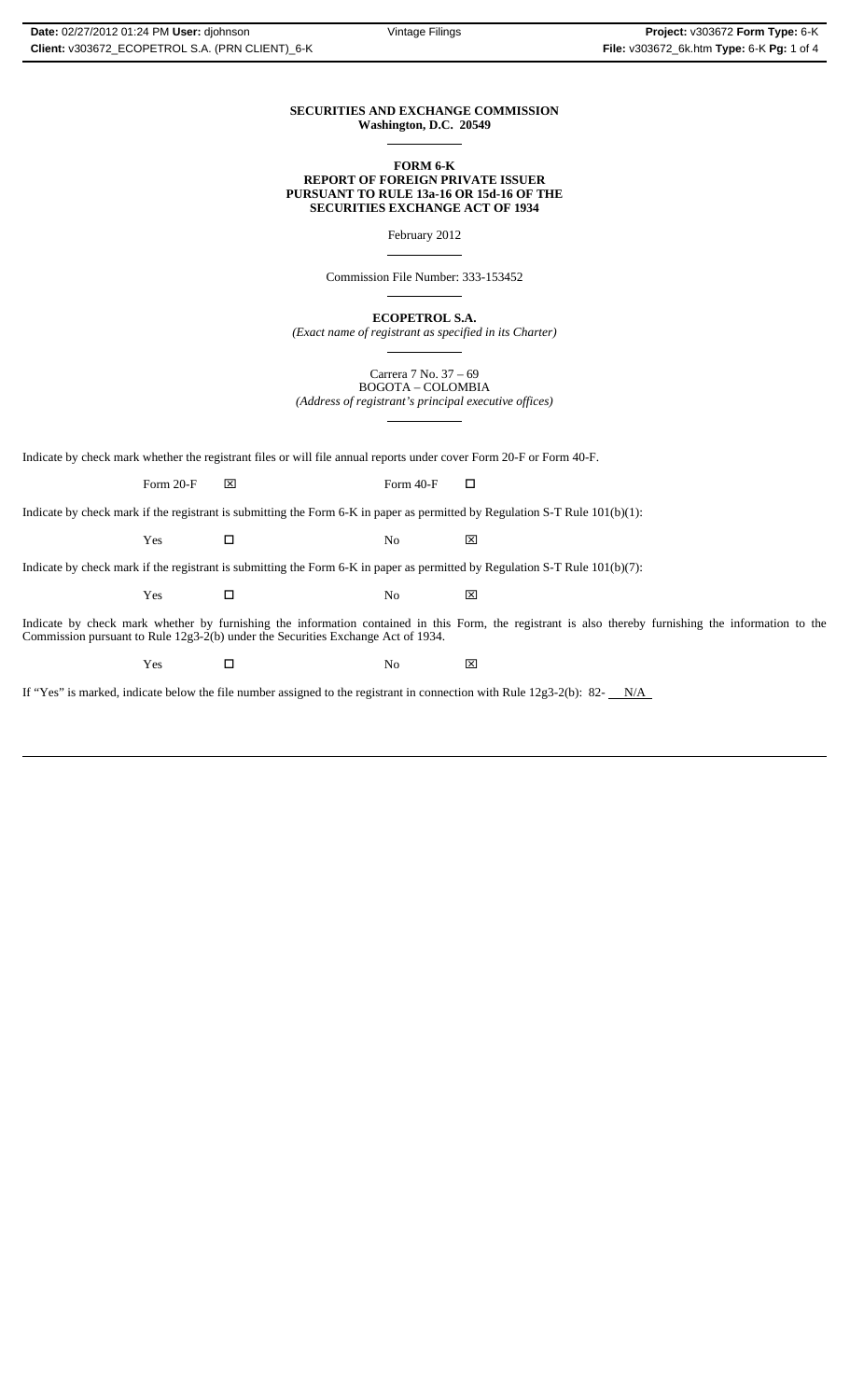

## **ECOPETROL ADOPTS MEASURES TO GUARANTEE THE ADEQUATE REPRESENTATION OF SHAREHOLDERS AT THE 2012 GENERAL SHAREHOLDERS' MEETING**

In accordance with Resolution 116 of 2002, the Board of Directors of Ecopetrol S.A. (NYSE: EC; BVC: ECOPETROL; TSX: ECP) ("Ecopetrol" or the "Company") approved the following measures to guarantee the adequate representation of the Shareholders at the 2012 General Shareholders' Meeting to be held on March 22, 2012 (the "Meeting"):

- 1. Ordered the Company's management to inform shareholders of their right to be represented at the General Shareholders' Meeting through a proxy and the legal requirements that those proxies must satisfy.
- 2. Instructed the Company's employees to participate in reviewing shareholder proxies and not to accept proxies that do not comply with the requirements established by Colombian law.
- 3. Instructed the Company's management to inform the Company's managers and employees that they may not recommend to shareholders that they vote on certain way about any specific item.
- 4. Instructed the Company's management to inform the Company's managers and employees not to suggest, coordinate, or agree with shareholders on the submission of shareholder proposals during the General Shareholders' Meeting.
- 5. Instructed the Company's management to inform the Company's managers and employees not to suggest, coordinate or agree with shareholders voting in favor or against any given shareholder proposal presented at the General Shareholders' Meeting.
- 6. Instructed the Company's management to inform Shareholders that they cannot grant proxies to persons who are directly, or indirectly, part of the company's management.
- 7. Instructed the Company's managers to adopt all measures necessary to ensure that the Company's employees act in neutrally when interacting with shareholders.
- 8. Appointed the Secretary General of Ecopetrol as the person responsible for verifying adequate compliance with these measures.
- 9. Appointed the Legal Vice-Presidency as the internal division responsible for reviewing shareholders' proxies.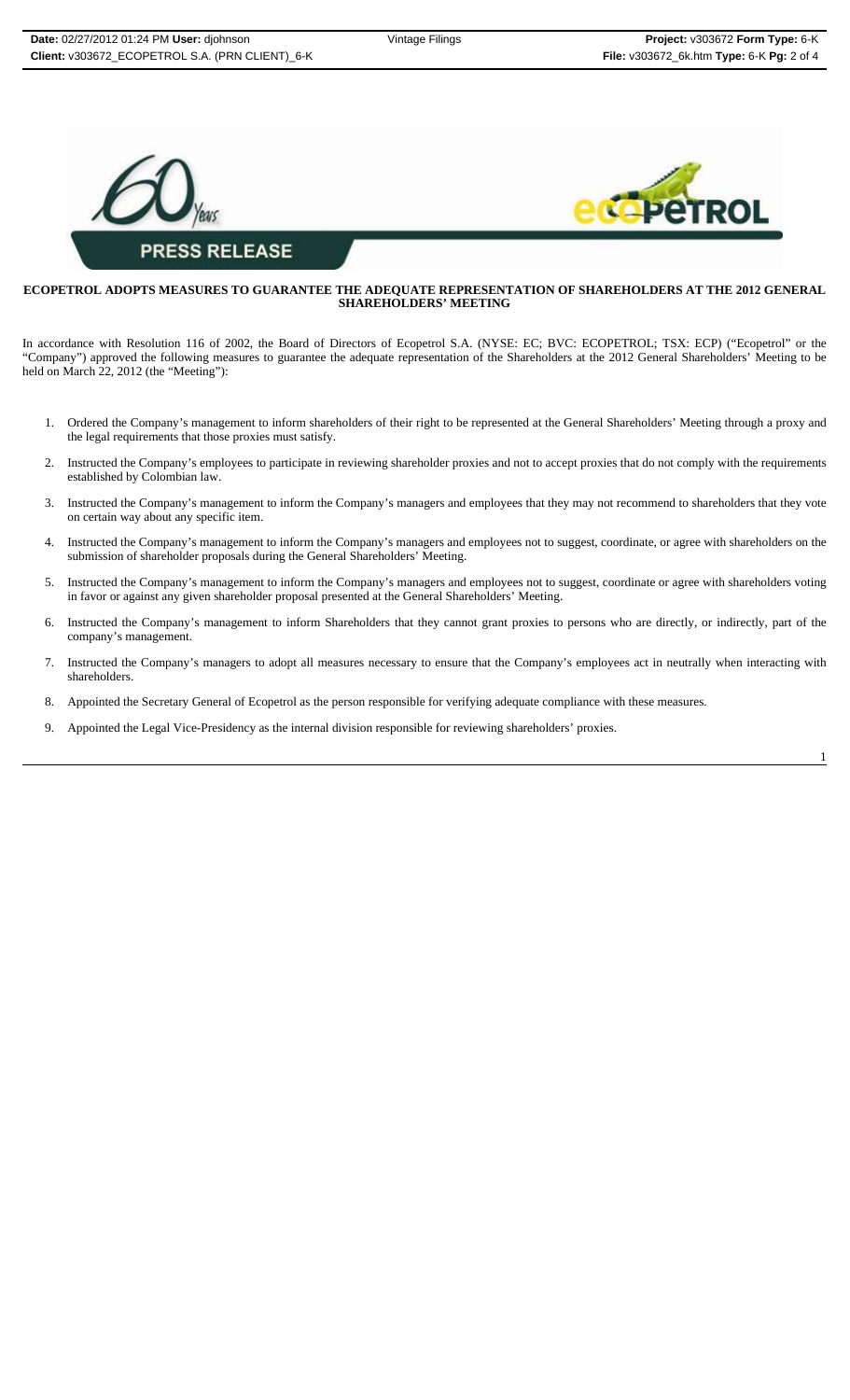

The measures listed above (adopted by the Board of Directors of Ecopetrol in order to ensure compliance with Resolution 116 of 2002) were made public to the general market by the Chairman of the Board of Directors (acting through the Superintendent for Issuers) prior to the General Shareholders' Meeting.

## **Bogota, Colombia – February 27, 2012**

------------------------------------------

*Ecopetrol is Colombia's largest integrated oil & gas company, where it accounts for 60% of total production. It is one of the top 40 oil companies in the world and the fourth largest oil company in Latin America. The Company is also involved in exploration and production activities in Brazil, Peru and the United States Gulf Coast, and owns the main refineries in Colombia, most of the network of oil and multiple purpose pipelines in the country, petrochemical plants, and is entering into the biofuels business.*

*This release contains forward-looking statements relating to the prospects of the business, estimates for operating and financial results, and those related to growth prospects of Ecopetrol. These are merely projections and, as such, are based exclusively on the expectations of management concerning the future of the business and its continued access to capital to fund the Company's business plan. Such forward-looking statements depend, substantially, on changes in market conditions, government regulations, competitive pressures, the performance of the Colombian economy and the industry, among other factors; therefore, they are subject to change without prior notice.*

### **Contact us for any additional information:**

**Investor Relations Alejandro Giraldo** Phone: +571-234-5190 Email: investors@ecopetrol.com.co

#### **Media Relations (Colombia)**

**Mauricio Téllez** Phone: + 571-2345377 Fax: +571-2344480 Email: mtellez@ecopetrol.com.co

Website: www.ecopetrol.com.co